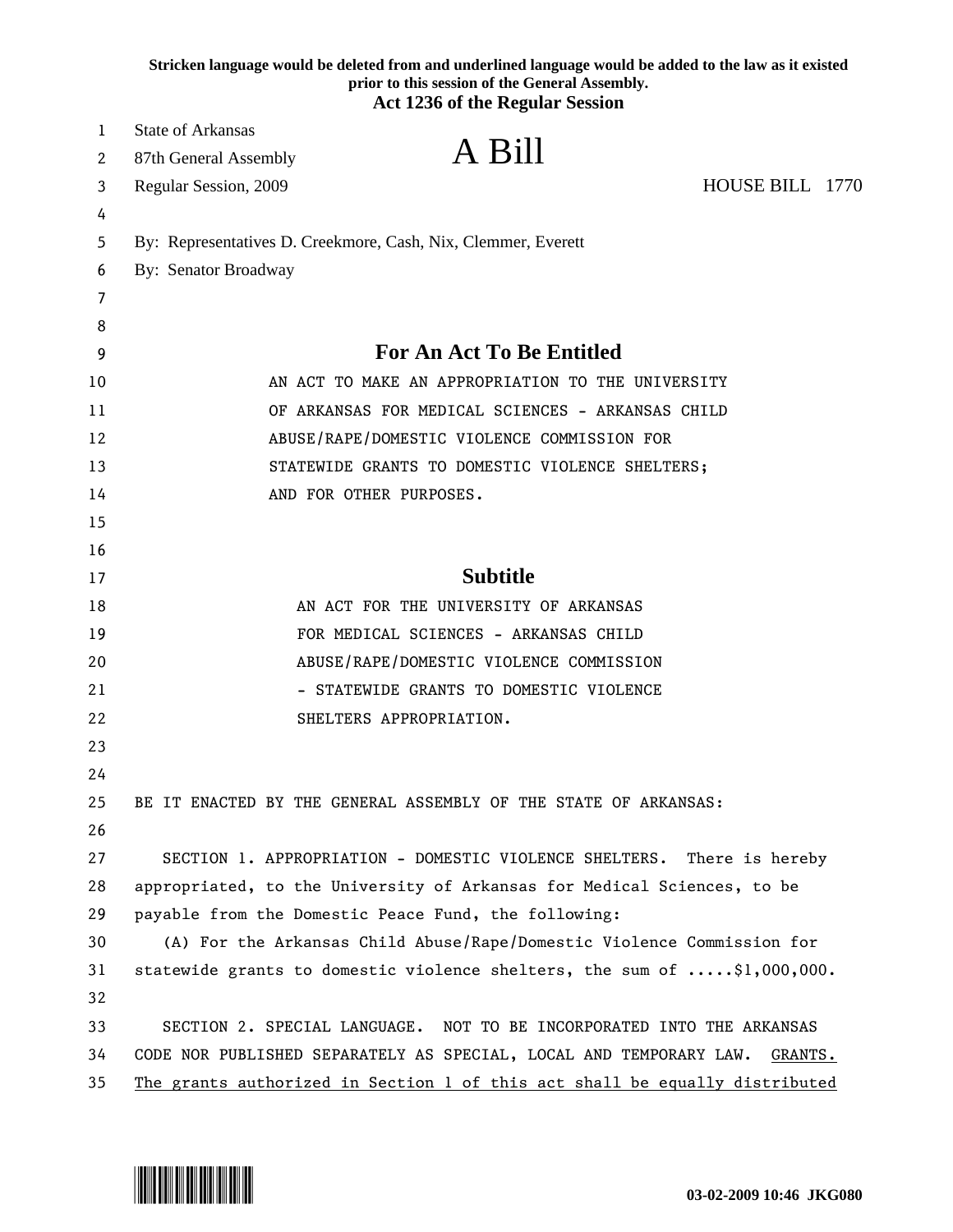**HB1770** 

1 to domestic violence shelters as determined by the Arkansas Child

2 Abuse/Rape/Domestic Violence Commission. The Arkansas Child

3 Abuse/Rape/Domestic Violence Commission may adopt rules and regulations to

4 carry out the intent of the General Assembly regarding the grant

5 appropriations authorized in Section 1 of this act.

6

7 SECTION 3. COMPLIANCE WITH OTHER LAWS. Disbursement of funds authorized 8 by this act shall be limited to the appropriation for such agency and funds 9 made available by law for the support of such appropriations; and the 10 restrictions of the State Procurement Law, the General Accounting and 11 Budgetary Procedures Law, the Revenue Stabilization Law, the Regular Salary 12 Procedures and Restrictions Act, the Higher Education Expenditures 13 Restrictions Act, or their successors, and other fiscal control laws of this 14 State, where applicable, and regulations promulgated by the Department of 15 Finance and Administration, as authorized by law, shall be strictly complied 16 with in disbursement of said funds.

17

18 SECTION 4. LEGISLATIVE INTENT. It is the intent of the General Assembly 19 that any funds disbursed under the authority of the appropriations contained 20 in this act shall be in compliance with the stated reasons for which this act 21 was adopted, as evidenced by the Agency Requests, Executive Recommendations 22 and Legislative Recommendations contained in the budget manuals prepared by 23 the Department of Finance and Administration, letters, or summarized oral 24 testimony in the official minutes of the Arkansas Legislative Council or 25 Joint Budget Committee which relate to its passage and adoption.

26

27 SECTION 5. EMERGENCY CLAUSE. It is found and determined by the General 28 Assembly, that the Constitution of the State of Arkansas prohibits the 29 appropriation of funds for more than a one (1) year period; that the 30 effectiveness of this Act on July 1, 2009 is essential to the operation of 31 the agency for which the appropriations in this Act are provided, and that in 32 the event of an extension of the Regular Session, the delay in the effective 33 date of this Act beyond July 1, 2009 could work irreparable harm upon the 34 proper administration and provision of essential governmental programs. 35 Therefore, an emergency is hereby declared to exist and this Act being 36 necessary for the immediate preservation of the public peace, health and